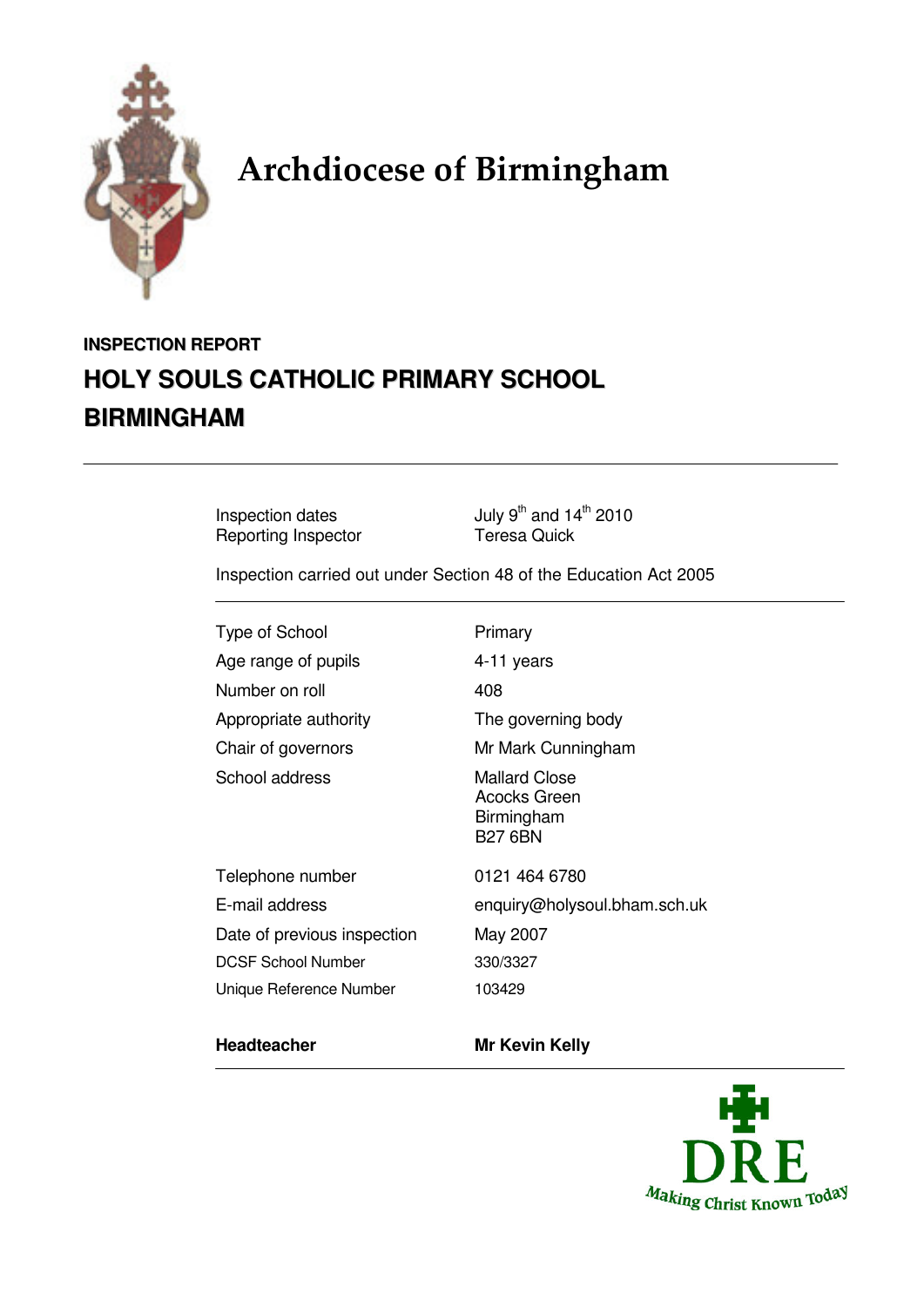# **Introduction**

This inspection was carried out by one Diocesan Inspector. The inspector visited 6 full religious education (RE) lessons to observe teaching and learning and pupils' behaviour, and held meetings with governors, staff, and groups of students. She observed the school's work, including Mass and assembly and looked at a range of evidence, including key documentation such as the school's development plan, monitoring and evaluation of teaching and learning in RE, and pupils' work.

# **Information about the school**

Holy Souls Catholic Primary School is a large school near to the church of the Sacred Heart and the Holy Souls in Acocks Green in Birmingham. There are 408 pupils on roll between the ages of 4-11 years, of whom 86% are baptised Catholics. Most pupils are of white British heritage, but there has been a recent influx of pupils from Poland and the surrounding nations forming 15% of the school population. The proportion of pupils learning English as an additional language is increasing and is above national expectations. There are pupils from southern India and a minority of individual families of other world faiths. The school draws some pupils from areas of socio-economic deprivation. The number of pupils eligible for free school meals is above the national average. The proportion of pupils with special needs and / or disabilities, including those with a statement of special educational needs, is average.

# **Overall effectiveness of the school as a Catholic school**

Holy Souls is an outstanding Catholic school. The school is excellently led by the headteacher. The deputy headteacher, who is also the subject leader, is an outstanding leader. There is a strong senior management team. There is an excellent ethos of working together across the year groups and within the school. The whole school community works well together. It is a warm caring school where pupils understand the mission statement and say "It is a caring school, a place of learning where they pray together and where everyone is important. It is easy to make friends." The Catholic ethos permeates the whole school environment. There is excellent provision for spiritual, moral, social and cultural development. The high level of Catholic staff with a very good knowledge of RE supports the outstanding provision for RE. Teaching promotes purposeful learning, enjoyment. good progress and attainment as pupils move through the school. They understand the mission of the school which is central to its life. The mission statement is the bedrock for all learners and learning in the school. Care guidance and support is excellent. Pupils are enthusiastic learners. They are happy to take on roles around the school and in the playground. School is a happy place for the pupils which they say is calm and relaxed and you are able to work. There are high expectations of all pupils to achieve their full potential. Pupils participate well in and can plan and lead collective worship.

Pupils make good progress due to the good and often outstanding teaching and the high quality support provided by the teaching assistants. Pupils' behaviour during the inspection was exemplary both in lessons and around the school. It is a key strength of the school. Many pupils enter school with knowledge and understanding of the faith and its practices well below what could be expected for their age. Most pupils leave the school in Year 6 with standards that are above what is expected for their age. They enjoy their learning. A contributory factor is that planning meets their needs: teachers work well planning learning across the year teams.. The provision for RE is outstanding. The quality of teaching is good with some outstanding teaching observed. This is an improvement since the time of the last inspection. Assessment is now rigorous, giving a clear picture of achievement and learning in RE and provides information for planning the next steps in learning. The diocesan RE scheme has been adapted and forms the basis of the RE curriculum. It is enriched with retreats for both the staff and pupils, together with visits. The pupils gain an insight into other faiths through their One World Month. There is a highly effective sex and relationship education (SRE) curriculum. The RE curriculum is very broad but all areas of the curriculum are well covered. The school has started to work towards having a more cohesive curriculum for RE with formalised links to other subjects. The staff are committed to nurturing and developing each pupils' journey of faith and to follow the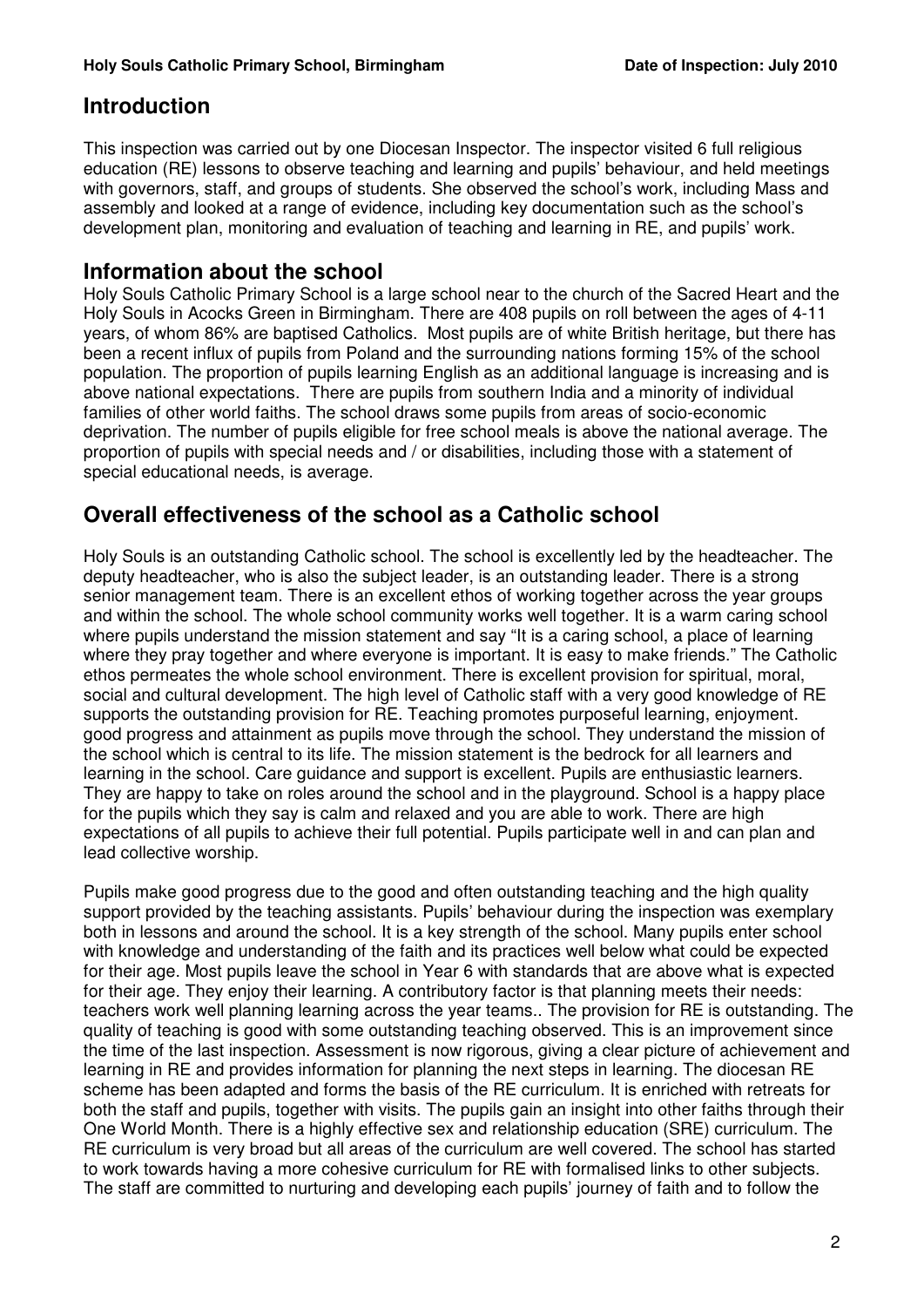#### **Holy Souls Catholic Primary School, Birmingham Date of Inspection: July 2010**

example of Jesus to love and respect everyone. Pupils demonstrate reverence and respect during individual and collective worship and show a developing maturity of faith.

The school's capacity for sustained improvement is outstanding. RE is a priority in the school's improvement plan. The self evaluation at all levels is grounded in accurate analysis. The subject leader with the headteacher inspires the school community to work towards meeting or sustaining an ambitious vision. The subject leader has been given the time to monitor and develop the provision for RE and the Catholic life of the school and be a leader for the care and guidance of the pupils throughout the school. This has been effective in the support for improvement in RE. Other teachers now have the knowledge and understanding to support planned improvements. Morale is high and belief in the school's success runs through all levels of staff. The governing body is developing in its role as a critical friend. Governors have a good understanding of the needs of the school. They are well informed through their own contact with the school, and the reports by the headteacher and subject leader. The parish priest, who is also the vice-chair of governors, is a regular visitor to the school and is well known to the pupils. Governors are developing in the knowledge of what is required of them, have made organisational changes to make their working practices more effective and are providing challenge to the school. The link governor's role is developing well. The school self evaluation is very good. The leaders know their school well. The self evaluation is accurate and shows the improvement made in RE since the time of the last inspection and the vision for improvement. The school is not complacent; there is a pursuit of excellence in Catholic education.

# **What the school should do to improve further**

• Maintain and extend the development of the curriculum in RE to become a more cohesive curriculum with links to other subjects.

# **How good outcomes are for individuals and groups of pupils**

Pupils make good progress in RE. Most pupils arrive at school with knowledge, understanding and experience of the faith that is well below what could be expected for their age. Behaviour is outstanding. The school is inclusive and everyone feels valued. Pupils feel safe and secure in school. The care, guidance and support ensure that pupils have respect for the staff and the confidence to learn. Good progress is made by all pupils and pupils with special educational needs and/or disabilities make outstanding progress. Pupils are given a very good start to their religious education in the Reception Year. RE is given a high status within the school and is a contributory fact to all pupils making good progress. Learning in Year 1 is very good because of vibrant teaching and small group support. Year 2 pupils generally have a good and developing understanding of the life of Jesus, the miracles and parables. The good and outstanding teaching continues throughout the Key Stage 2 years. In Year 6 pupils have an understanding of the liturgical year and good sacramental knowledge and have a developing understanding of their moral responsibilities. Pupils take part in and lead assemblies and prayer services. Pupils have a developing knowledge of the traditional prayers of the Church and can write and say their own. Pupils show a maturity of approach and are becoming independent learners in RE. ICT is used to promote independent learning in RE.

The extent to which pupils contribute to and benefit from the Catholic life of the school is outstanding. From Key Stage 1 pupils develop a clear knowledge of the mission statement. The understanding develops as they move through the school. Together the school and the priest enable the pupils to achieve outstanding spiritual, moral, social and cultural development. Pupils gain insight into the beliefs of other faiths through their One World Month. The culmination this term was a wonderful celebratory One World Mass for the whole school and the parish community in church, during the inspection. Pupils from an early age are taught to understand right from wrong and of their developing moral responsibilities as citizens. They understand the high standards expected of them. Pupils enjoy the Masses, prayer services and RE lessons. They are happy events. The school enables pupils to become active independent learners in their journey of faith. Pupils respond generously to the charities they choose to support whether local or international. These have included the Rwanda Appeal linked to the Birmingham Catholic Partnership, Marie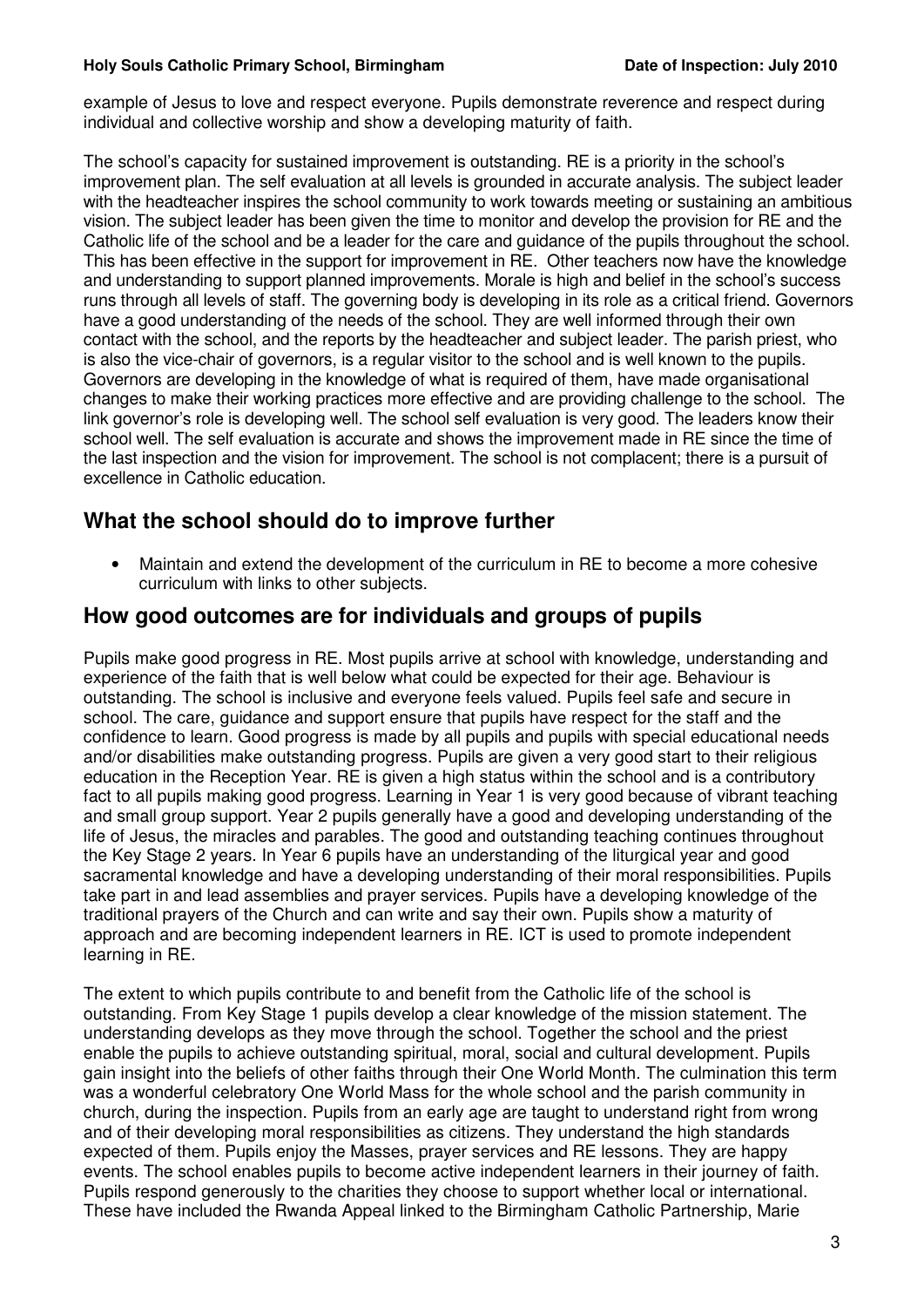#### **Holy Souls Catholic Primary School, Birmingham Date of Inspection: July 2010**

Curie, CAFOD, The Good Shepherd Collection and various other local charities. Through active participation in all aspects of school life pupils evaluate the Catholic life and mission of the school by expressing their views through the school and class councils. There are very good links with the community, in particular, the parish. Members of staff lead the parish Children's Liturgy at two Masses. There is a monthly Sunday Mass in church led by the school.

There is effective use of blogs as a tool for each class to share locally, nationally and internationally what they are learning in RE and the life and work of the school. They use the Life Channel as a means to communicate with the school community showing assemblies, visits and work. The school weekly newsletter also reaches the parish. Pupils willingly give of their time within the community. They play an active role both in school and in the wider community, as play partners, prefects, Sacramental partners, class councils and the school council which is part of the Acocks Green forum. In the parish pupils read at Mass, are altar servers and support the Christmas Bazaar and the Day of Prayer.

Pupils' participation in worship is exemplary with pupils able to lead using formal and informal prayers, dramatisations, pictures, thoughts, the making of artefacts and sharing views and opinions. The pupils' response to collective worship both during the assembly and the Mass was excellent. At the Mass in church during the inspection pupils were attentive, showed an exemplary level of reverence and responded well to the questions posed by the priest. They made the responses in the Mass clearly and all sang with enthusiasm. There was a large number of altar servers. This was a joyous prayerful occasion. Pupils are able to take an active role planning and participating in collective worship. All pupils who took an active part showed a great deal of maturity. The school, with the priest, involve the parents in the sacramental preparation. Prayer is an important part of the school day. It is seen as an integral part of the RE lesson. Pupils are able to take home Prayer Bags to help them pray with their families. This initiative is planned for further development. There are many opportunities for pupils to pray together in school but there is no place dedicated for quiet individual prayer. Members of the parish Legion of Mary come regularly to say the Rosary with volunteer groups of pupils. Each class in turn joins the parish for the Friday parish Mass. Personal development is significantly impacted upon the pupils through the excellent care and guidance they receive.

# **How effective leaders and managers are in developing the Catholic life of the school**

The leadership of the Catholic life by the headteacher, the subject leader and the senior leadership team is outstanding. Together with the parish priest they are key to the development of the Catholic life. The governing body has regular contact with the school and with the staff are dedicated to improving outcomes for pupils. They have regular feed back on all activities supporting the Catholic life of the pupils

This is unmistakeably a Catholic school. At the heart of school life are the regular liturgical celebrations and daily acts of collective worship. Living the faith is the backbone to all they do in the school. There is continuous informal monitoring of the Catholic life as well as the formal monitoring both by the staff and governors. There is the desire to improve provision further. Staff lead by example and are excellent role models for the pupils. Catholic values and beliefs are lived out in the daily life of the school. The school provides a positive environment and motivates pupils to work to the best of their ability. This is an inclusive school where pupils are known and they understand that they are appreciated and will be treated equally. Governors promote inclusive practice.

The leadership of RE is outstanding. The experienced, knowledgeable subject leader knows the school well, and encourages and supports teachers. She is enthusiastic for her subject and has the desire for further improvement. With the priest she sets a clear plan for the year for the activities relating to religious education and the Catholic life. As the deputy headteacher she is in an ideal position to gain a strategic overview of RE throughout the school. She is a partner in the outstanding leadership of the Catholic life, observes RE lessons and takes learning walks with a